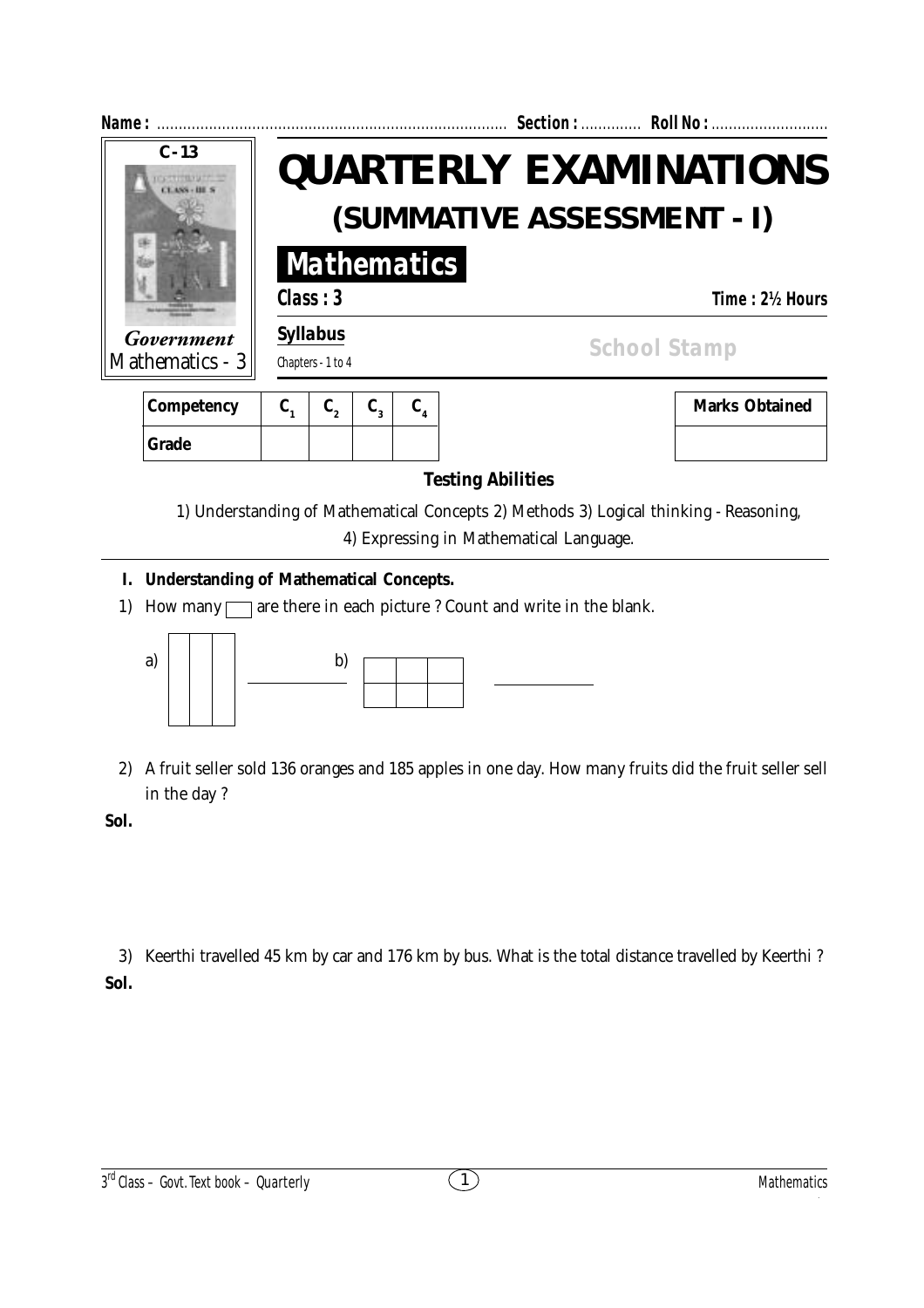| 4) | Count and write.                                                                           |                                            |  |  |  |  |  |
|----|--------------------------------------------------------------------------------------------|--------------------------------------------|--|--|--|--|--|
|    |                                                                                            | 3<br>$\mathbf{1}$<br>$\boldsymbol{2}$<br>4 |  |  |  |  |  |
|    | b) How many $\wedge$ are there ? ________                                                  | $5\overline{)}$                            |  |  |  |  |  |
|    | c) How many $\Box$ are there ? $\Box$                                                      | 6<br>8                                     |  |  |  |  |  |
|    | 5) Circle the correct numbers.                                                             |                                            |  |  |  |  |  |
|    | a) 6 in the ones place $\therefore$ 126<br>761                                             | 621<br>176                                 |  |  |  |  |  |
|    | b) 8 in the tens place $\therefore$ 828<br>108                                             | 811<br>880                                 |  |  |  |  |  |
|    | II. Methods.                                                                               |                                            |  |  |  |  |  |
|    | 1) Give the place value of the underlined digit.                                           |                                            |  |  |  |  |  |
|    |                                                                                            |                                            |  |  |  |  |  |
|    | 2) A factory produces 214 fans in the first week and 165 fans in the second week. How many |                                            |  |  |  |  |  |
|    | fans did the factory produce in the two weeks?                                             |                                            |  |  |  |  |  |
|    | 3) Add the following.                                                                      |                                            |  |  |  |  |  |
|    | b) 3 4 9<br>a) $2 \t7 \t6$                                                                 | c) $2 \t0 \t9$                             |  |  |  |  |  |
|    | $+ 2 4$<br>$+3$ 1 3                                                                        | $+ 8 4$                                    |  |  |  |  |  |
|    |                                                                                            |                                            |  |  |  |  |  |
|    |                                                                                            |                                            |  |  |  |  |  |

- 4) Ravi has  $\bar{\tau}$  125. His father gives  $\bar{\tau}$  45 to him. Now, how many rupees does Ravi have ?
- 5) Jangu had 55 books. He kept 34 books in the almirah. How many more books does he need to keep in the almirah ?

# **III. Logical thinking – Reasoning.**

- 1) Write the correct digit of the place mentioned in the blank boxes.
	- a)  $769 = \Box$  Hundreds +  $\Box$  Tens +  $\Box$  Ones
	- b)  $126 = \Box$  Hundreds +  $\Box$  Tens +  $\Box$  Ones
	- c)  $407 = \Box$  Hundreds +  $\Box$  Tens +  $\Box$  Ones
	- d) 679 =  $\Box$  Hundreds +  $\Box$  Tens +  $\Box$  Ones
	- e) 223 =  $\Box$  Hundreds +  $\Box$  Tens +  $\Box$  Ones
- 2) Ravi has 2 hundred rupee notes 6 ten rupee notes and 5 one rupee notes. Sita has 3 hundred rupee notes and 5 ten rupee notes. How much money do both have together ?

**Sol.**